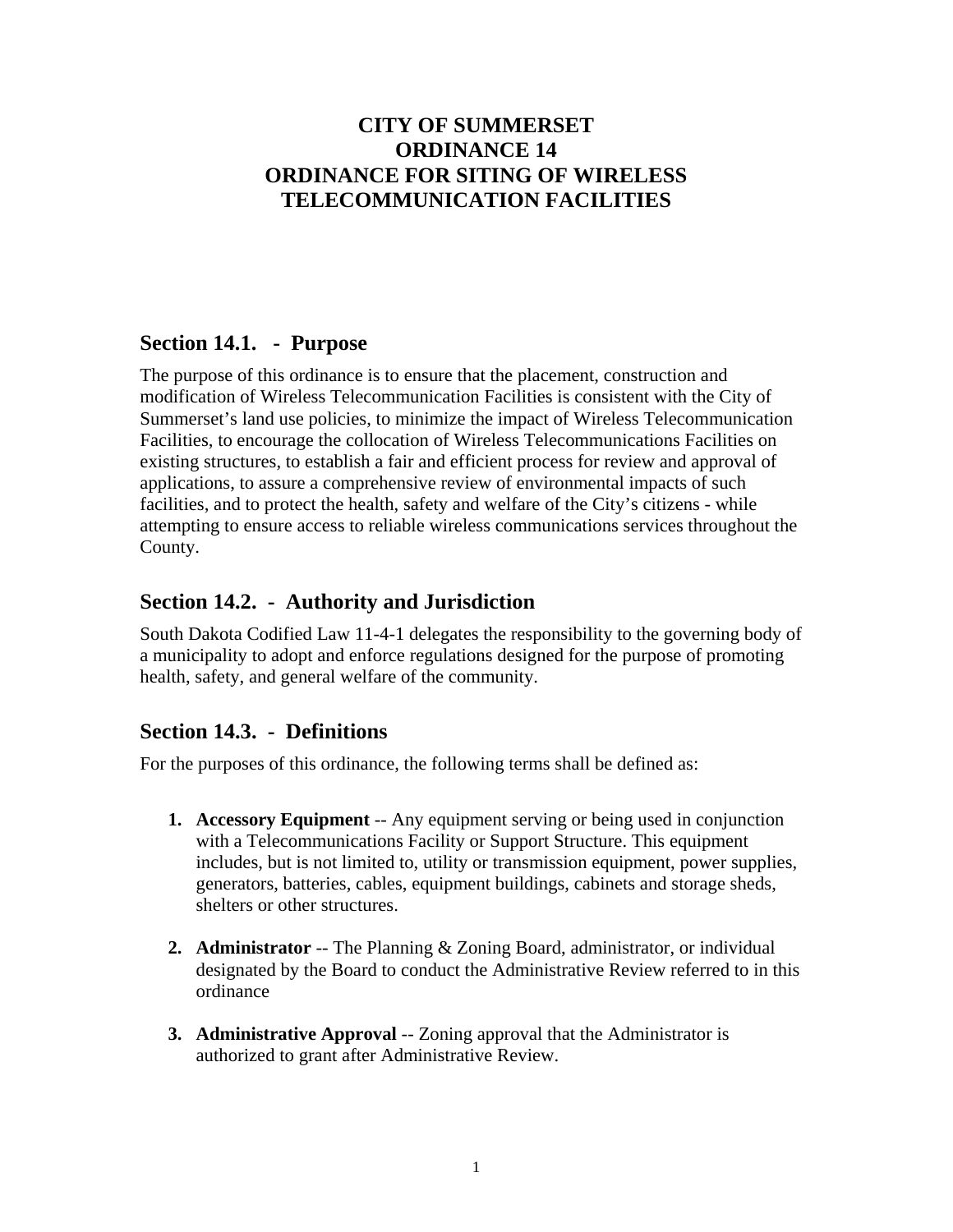- **4. Administrative Review** -- The procedures established in Section 14.5.-5 of this Ordinance.
- **5. Antenna** -- Any structure or device used to collect or radiate electromagnetic waves for the provision of cellular, paging, personal communications services (PCS) and microwave communications. Such structures and devices include, but are not limited to, the following: directional antennas, such as panels, microwave dishes and satellite dishes; and omnidirectional antennas, such as whips.
- **6. Board** -- The County Commission, City Commission, or other governmental body governing the district this ordinance refers to.
- **7. Collocation** -- The act of siting Telecommunications Facilities in the same location on the same Support Structure as other Telecommunications Facilities. Collocation also means locating Telecommunications Facilities on an existing structure (for example: buildings, water tanks, towers, utility poles, etc.) without the need to construct a new support structure.
- **8. Carrier on Wheels** or **Cell on Wheels** or **COW** -- A portable self-contained cell site that can be moved to a location and set up to provide personal wireless services on a temporary or emergency basis. A COW is normally vehiclemounted and contains a telescoping boom as the Antenna support structure.
- **9. Major Modifications** -- Improvements to existing Telecommunications Facilities or Support Structures that result in a substantial change to the Facility or Structure. Collocation of new Telecommunications Facilities to an existing Support Structure without Replacement of the structure shall not constitute a Major Modification. Major Modifications include, but are not limited to, extending the height of the Support Structure by more than twenty (20) feet or ten percent (10%) of its current height whichever is greater, and the Replacement of the structure.
- **10. Minor Modifications** -- Improvements to existing Telecommunications Facilities and Support Structures that result in some material change to the Facility or Support Structure but of a level, quality or intensity that is less than a "substantial" change. Such Minor Modifications include, but are not limited to, extending the height of the Support Structure by less than twenty (20) feet or ten percent (10%) of its current height, whichever is greater, and the expansion of the compound area for additional Accessory Equipment.
- **11. Monopole** --A single, freestanding pole-type structure supporting one or more Antenna. For purposes of this Ordinance, a Monopole is not a Tower.
- **12. Ordinary Maintenance** -- Ensuring that Telecommunications Facilities and Support Structures are kept in good operating condition. Ordinary Maintenance includes inspections, testing and modifications that maintain functional capacity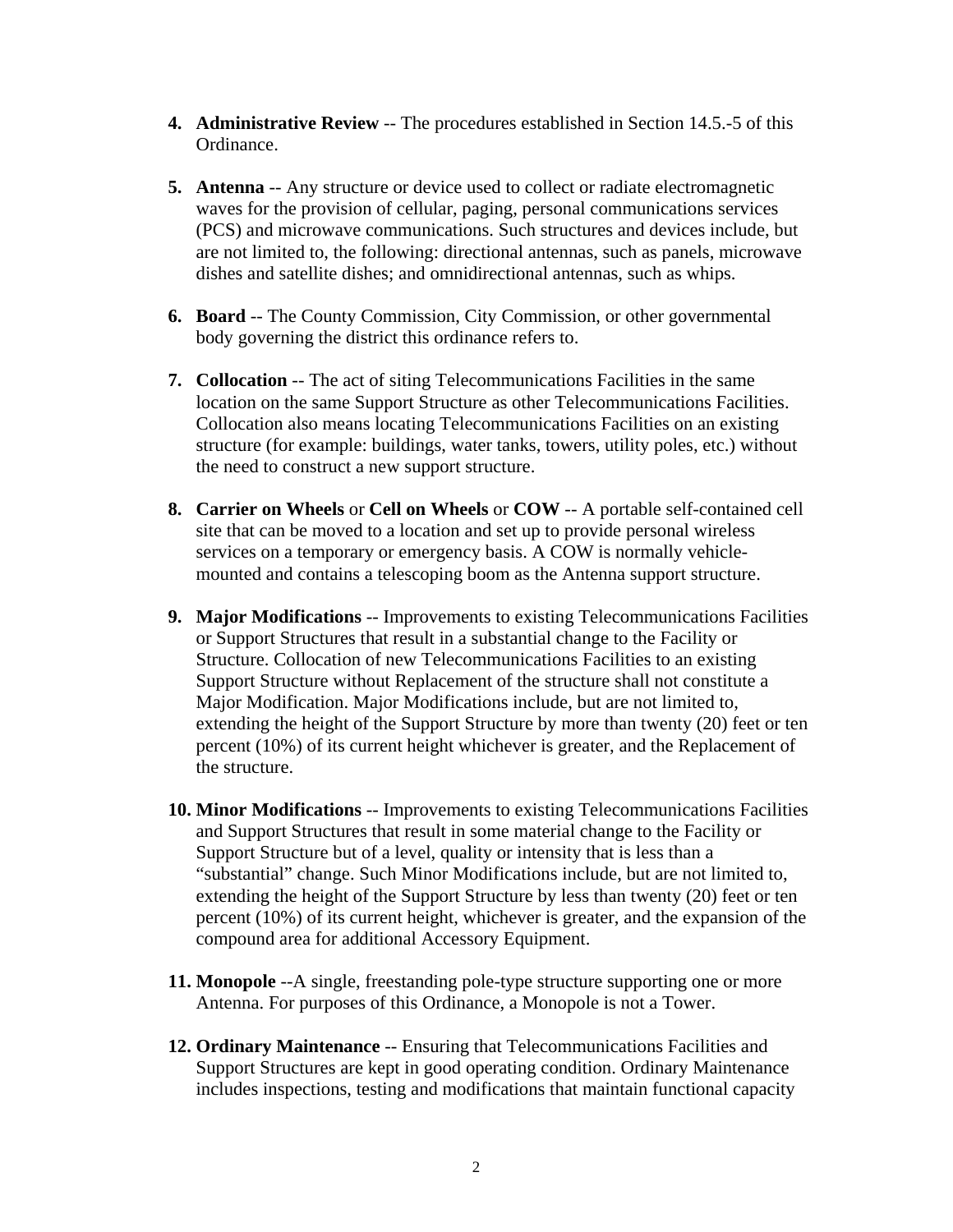and aesthetic and structural integrity; for example the strengthening of a Support Structure's foundation or of the Support Structure itself. Ordinary Maintenance includes replacing Antennas and Accessory Equipment on a like-for-like basis within an existing Telecommunications Facility and relocating the Antennas of approved Telecommunications Facilities to different height levels on an existing Monopole or Tower upon which they are currently located. Ordinary Maintenance does not include Minor and Major Modifications.

- **13. Replacement** -- Constructing a new Support Structure of proportions and of equal height or such other height as would be allowed under the definition of Minor Modification to a pre-existing Support Structure in order to support a Telecommunications Facility or to accommodate Collocation and removing the pre-existing Support Structure.
- **14. Stealth Telecommunications Facility** -- Any Telecommunications Facility that is integrated as an architectural feature of a structure so that the purpose of the Facility for providing wireless services is not readily apparent to a casual observer.
- **15. Support Structure(s)** A structure designed to support Telecommunications Facilities including, but not limited to, Monopoles, Towers, Utility Poles and other freestanding self-supporting structures.
- **16. Telecommunications Facility(ies)** -- Any unmanned facility established for the purpose of providing wireless transmission of voice, data, images or other information including, but not limited to, cellular telephone service, personal communications service (PCS), and paging service. A Telecommunication Facility can consist of one or more Antennas and Accessory Equipment or one base station.
- **17. Tower** -- A lattice-type structure, guyed or freestanding, that supports one or more Antennas.

## **Section 14.4. - Approvals Required for Telecommunications Facilities and Support Structures**

#### **1. Administrative Review**

Telecommunications Facilities located on any existing Support Structure shall be permitted in any zoning district after Administrative Review and Administrative Approval in accordance with the standards set forth in this ordinance. New Support Structures that are less than sixty (60) feet in height shall be permitted in any zoning district after Administrative Review and Administrative Approval in accordance with the standards set forth in this Ordinance. New Support Structures up to one hundred ninety-nine (199) feet in height shall be permitted in any Industrial District [or your equivalent] after Administrative Review and Administrative Approval in accordance with the standards set forth in this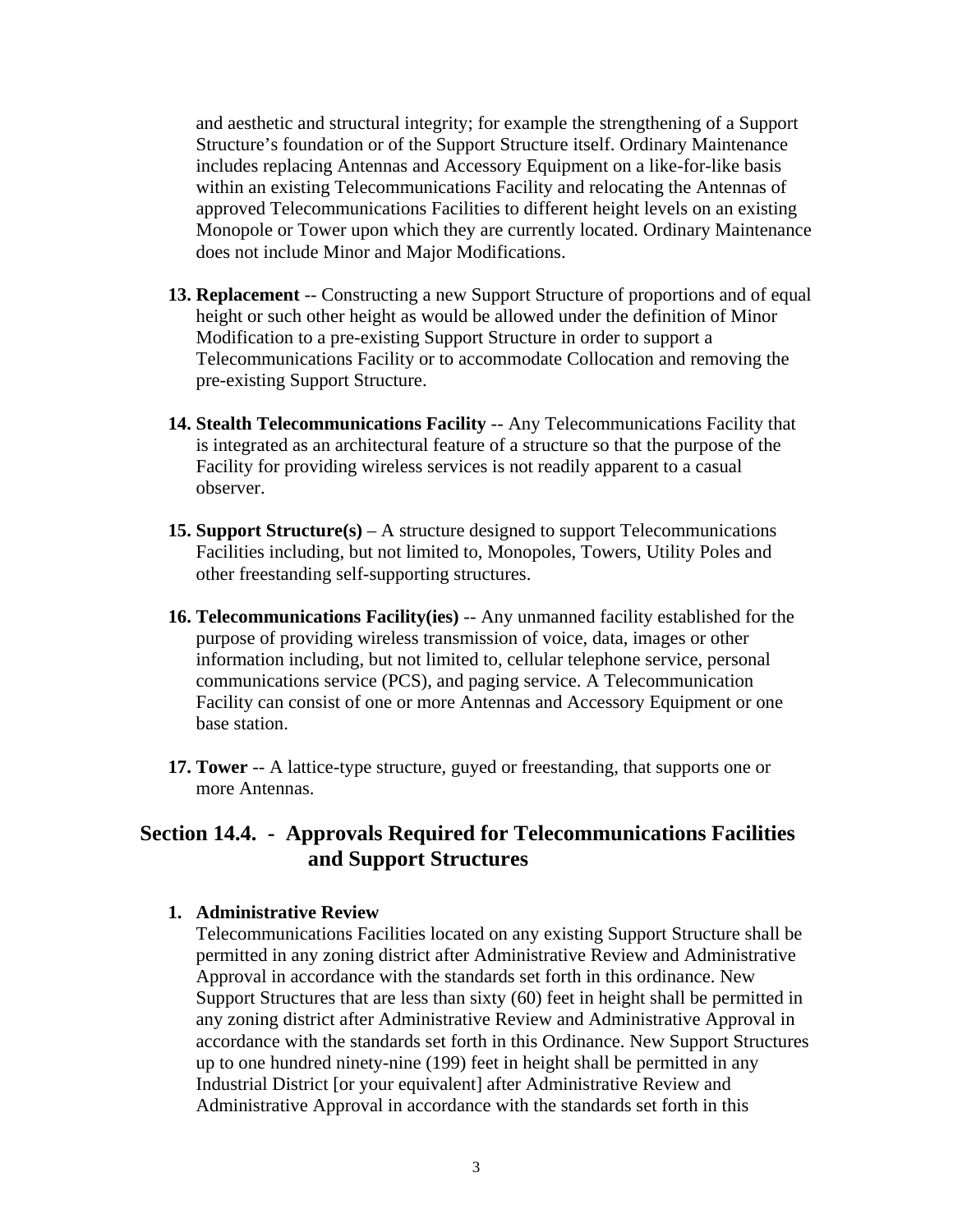ordinance. Monopoles or replacement poles located in utility easements or rightsof-way shall be permitted in any zoning district after Administrative Review and Administrative Approval in accordance with the standards set forth in this ordinance. Stealth Telecommunications Facilities shall be permitted in any zoning district after Administrative Review and Administrative Approval in accordance with the standards set forth in this ordinance.

## **2. Special Permit**

Telecommunications Facilities and Support Structures not permitted by Administrative Approval shall be permitted in any district upon the granting of a Special Permit from the Board in accordance with the standards set forth in this ordinance.

#### **3. Exempt**

Ordinary Maintenance of existing Telecommunications Facilities and Support Structures, as defined herein, shall be exempt from zoning and permitting requirements. In addition, the following facilities are not subject to the provisions of this ordinance: (1) antennas used by residential households solely for broadcast radio and television reception; (2) satellite antennas used solely for residential or household purposes; (3) COWs placed for a period of not more than one hundred twenty (120) days at any location within the district after a declaration of an emergency or a disaster by the Governor or by the responsible official of the district; and (4) television and AM/FM radio broadcast towers and associated facilities.

## **Section 14.5. - Telecommunications Facilities and Support Structures Permitted by Administrative Approval**

#### **1. Telecommunications Facilities Located on Existing Structures**

- (1) Antennas and Accessory Equipment are permitted in all zoning districts when located on any existing structure, including, but not limited to, buildings, water tanks, utility poles, broadcast towers or any existing Support Structure in accordance with the requirements of this Part.
- (2) Antennas and Accessory Equipment may exceed the maximum building height limitations, provided the Antenna and Accessory Equipment are in compliance with the requirements and standards of this Part.
- (3) Each Antenna mounted on existing structures and any Accessory Equipment shall meet the following standards:
	- (a) Omnidirectional or whip Antennas shall not exceed twenty (20) feet in length and not exceed seven (7) inches in diameter and shall be of a color that is identical or similar to the color of the supporting structure to make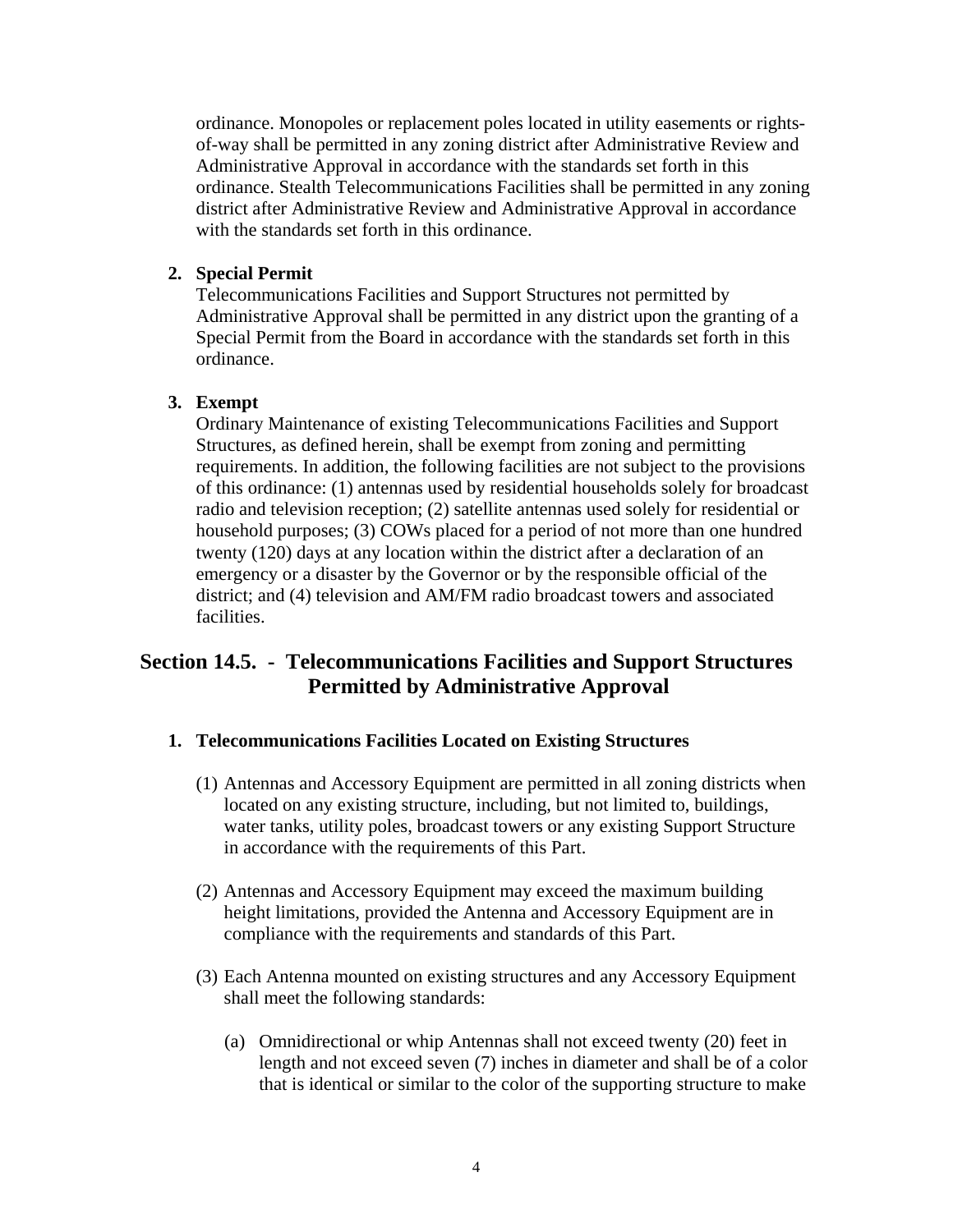the Antenna and related Accessory Equipment visually unobtrusive.

- (b) Directional or panel Antennas shall not exceed ten (10) feet in length and two (2) feet in width and shall be of a color that is identical or similar to the color of the supporting structure to make the Antenna and related Accessory Equipment visually unobtrusive.
- (c) Cylinder-type Antennas shall not exceed ten (10) feet in length and not exceed twelve (12) inches in diameter and shall be of a color that is identical or similar to the color of the supporting structure to make the Antenna and related Accessory Equipment visually unobtrusive.
- (d) Satellite and microwave dishes shall not exceed ten (10) feet in diameter. Dish antennas greater than three (3) feet in diameter shall be screened with an appropriate architectural treatment that is compatible with or integral to the architecture of the building to which they are attached. This screening requirement shall not apply to dishes located upon Towers or Monopoles.
- (e) Other Antenna types not specifically mentioned above shall be permitted if they are not significantly greater in size and will have a visual impact no greater than the Antennas listed above. This provision is specifically included in this Ordinance to allow for future technological advancements in the development of Antennas.
- (f) Accessory Equipment must comply with Section 14.7-5

#### **2. New Support Structures**

- (1) New Support Structure less than sixty (60) feet in height shall be permitted in all zoning districts in accordance with the requirements of this Part.
- (2) New Support Structures up to one hundred ninety-nine (199) feet in height shall be permitted in all General Industrial Districts in accordance with the requirements of this Part. The height of any proposed support structure shall not exceed the minimum height necessary to meet the coverage objectives of the Facility. The setback of the structure shall be governed by the setback requirements of the underlying zone.
- (3) In the case of a monopoles or replacement poles that will support utility lines as well as a Telecommunications Facility shall be permitted within utility easements or rights-of-way, in accordance with requirements of this Part.
	- (a) The utility easement or right-of-way shall be a minimum of one hundred (100) feet in width.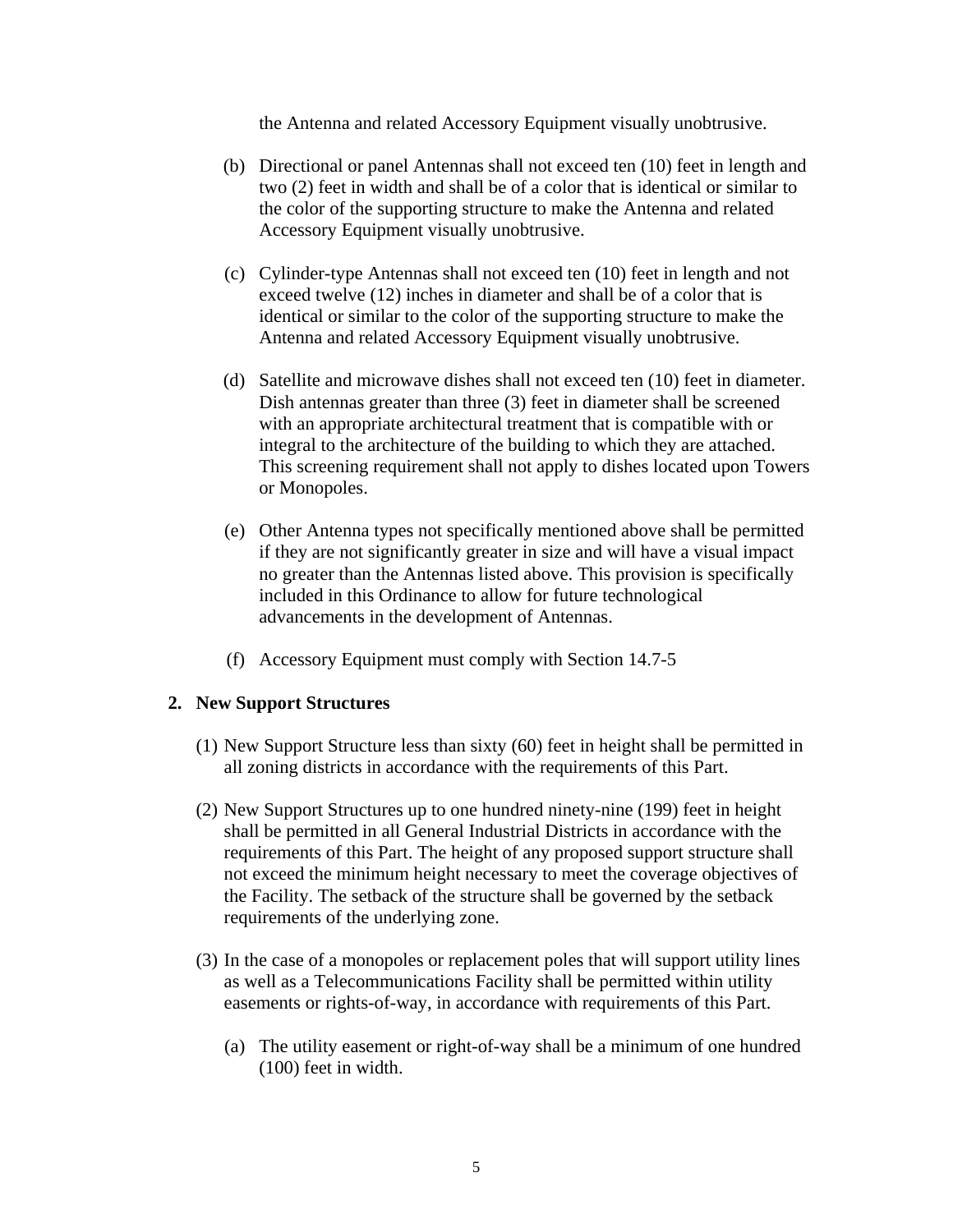- (b) The easement or right-of-way shall contain overhead utility transmission and/or distribution structures that are eighty (80) feet or greater in height.
- (c) The height of the Monopole or replacement pole may not exceed by more than thirty (30) feet the height of existing utility support structures.
- (d) Monopoles and the Accessory Equipment associated there with shall be set back a minimum of fifteen (15) feet from all boundaries of the easement or right-of-way.
- (e) Single carrier Monopoles may be used within utility easements and rights-of-way due to the height restriction imposed by Subsection (c) above.
- (f) Poles that use the structure of a utility tower for support are permitted under this Section. Such poles may extend up to twenty (20) feet above the height of the utility tower.
- (g) Monopoles or replacement poles located on public property or within public rights-of-way that will support public facilities or equipment in addition to Telecommunications Facilities shall be permitted in accordance with requirements of this Part. Examples include, but are not limited to, municipal communication facilities, athletic field lights, traffic lights, street lights, and other types of utility poles in the public right-ofway.

#### **3. Stealth Telecommunications Facilities**

- (1) Stealth Telecommunications Facilities shall be permitted in all zoning districts after Administrative Review and Administrative Approval in accordance with the requirements below:
	- (a) Antennas must be enclosed, camouflaged, screened, obscured or otherwise not readily apparent to a causal observer.
	- (b) The structure utilized to support the Antennas must be allowed within the underlying zone district. Such structures may include, but are not limited to, flagpoles, bell towers, clock towers, crosses, monuments, smoke stacks, parapets, and steeples.
	- (c) Setbacks for the supporting structure shall be governed by the setback requirements of the underlying zoning district.
- **4. General Standards, Design Requirements, and Miscellaneous Provisions**  Unless otherwise specified herein, all Telecommunications Facilities and Support Structures permitted by Administrative Approval are subject to the applicable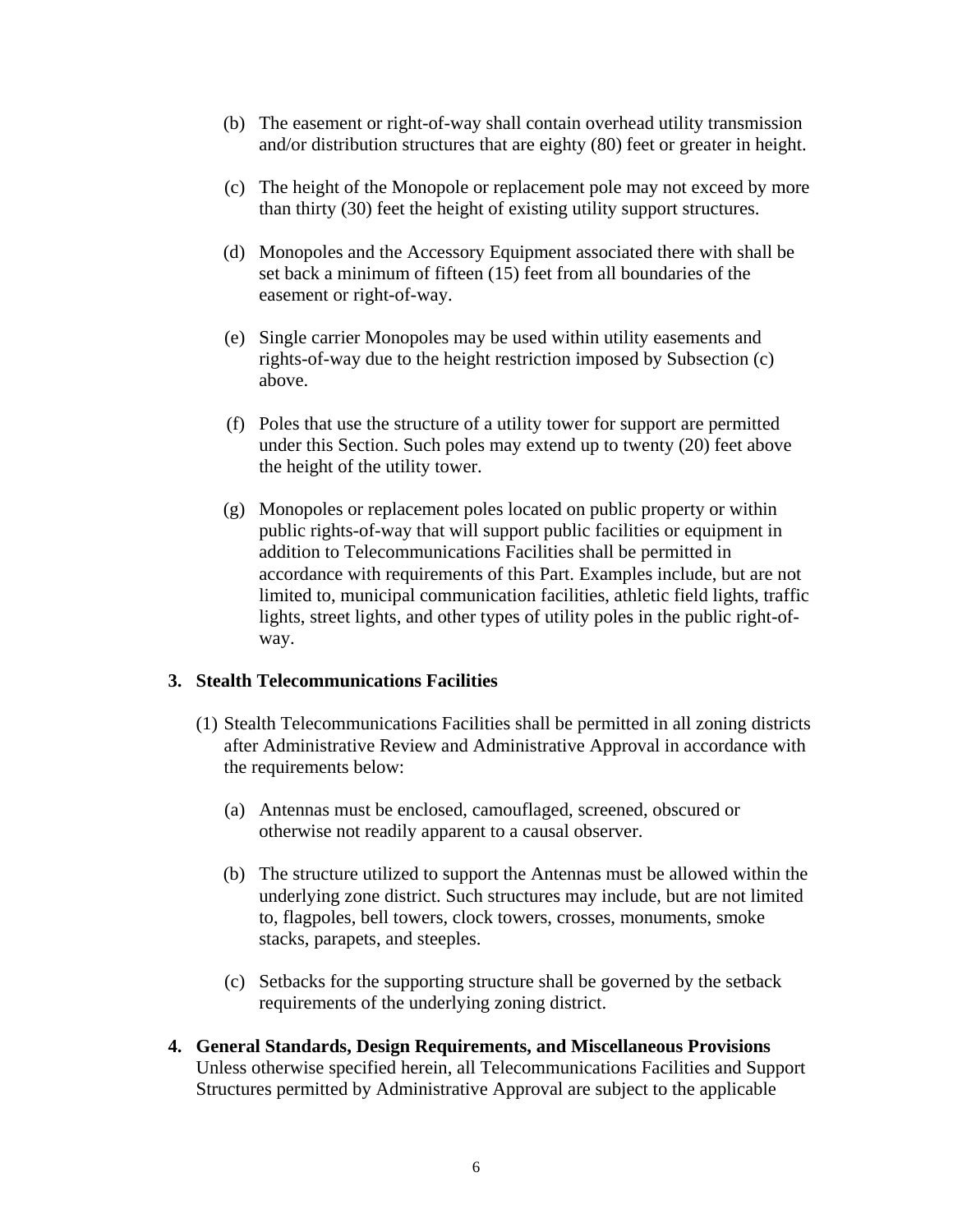general standards and design requirements of Section 14.7 and the provisions of Section 14.8.

## **5. Administrative Review Process**

- (1) All Administrative Review applications must contain the following:
	- (a) Administrative Review application form signed by applicant
	- (b) Copy of lease or letter of authorization from property owner evidencing applicant's authority to pursue zoning application
	- (c) Zoning Drawings detailing proposed improvements. Drawings must depict improvements related to the requirements listed in this Part, including property boundaries, setbacks, topography, elevation sketch, and dimensions of improvements.
	- (d) In the case of a new Support Structure:
		- i. Statement documenting why collocation cannot meet the applicant's requirements. Such statement may include such technical information and other justifications as are necessary to document the reasons why collocation is not a viable option.
		- ii. A list of all existing structures considered as alternatives to the proposed location. The applicant shall provide a written explanation why the alternatives considered were either unacceptable or infeasible due to technical, physical, or financial reasons. If an existing tower or monopole is listed among the alternatives, applicant must specifically address why the modification of such structure is not a viable option.
	- (e) Administrative Review application fee. Applications for new Support Structures with proposed Telecommunications Facilities shall be considered together as one application requiring only a single application fee.
- (2) Procedure
	- (a) Within ten (10) business days of the receipt of an application for Administrative Review, the Administrator shall either: (1) inform the Applicant in writing the specific reasons why the application is incomplete and does not meet the submittal requirements; or (2) schedule an Administrative Review meeting with the Applicant within thirty (30) days of the receipt of a complete application. This meeting is not a public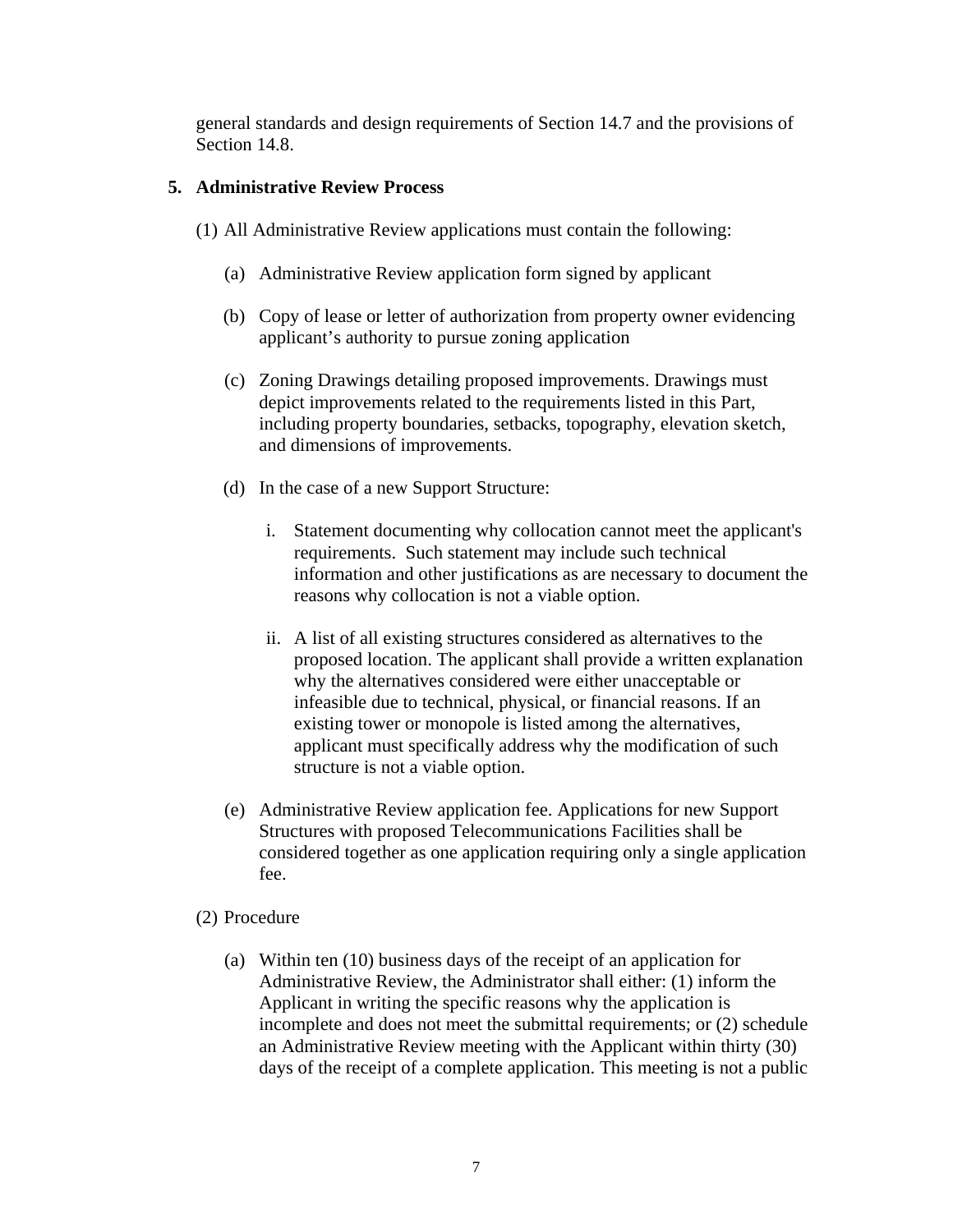hearing.

- (b) An applicant that receives notice of an incomplete application may submit additional documentation to complete the application. An applicant's failure to complete the application within sixty (60) business days after receipt of written notice shall constitute a withdrawal without prejudice of the application. An application withdrawn without prejudice may be resubmitted upon the filing of a new application fee.
- (c) The Administrative Review meeting will be conducted to confirm that the proposed application is consistent with this Ordinance. The Administrator must issue a written decision granting or denying the request within fifteen (15) days of the meeting unless an extension of time is agreed to by the Applicant. Failure to issue a written decision within (15) days shall constitute a denial of the application. The applicant may appeal such a denial as provided in this Ordinance or applicable State or Federal Law.
- (d) Should the Administrator deny the application, the Administrator shall provide written justification for the denial. The denial must be based on substantial evidence of inconsistencies between the application and this Ordinance.
- (e) Applicant may appeal any decision of the Administrator approving, approving with conditions, or denying an application or deeming an application incomplete, within thirty (30) days to the Board in accordance with this Ordinance.

# **Section 14.6. - Telecommunications Facilities and Support Structures Permitted by Special Permit**

- **1. Any Telecommunications Facility or Support Structures Not Meeting the Requirements of Section 14.5 Shall Be Permitted by Special Permit in all Zoning Districts Subject to:** 
	- (1) The submission requirements of Section 14.6-2 below;
	- (2) The applicable standards of Sections 14.6-7 and 14.6-8 below; and
	- (3) The requirements of the special permit general conditions within Zoning Ordinance 2.

#### **2. Submission Requirements for Special Permit Applications**

(1) All Special Permit applications for Telecommunications Facility and Support Structures must contain the following: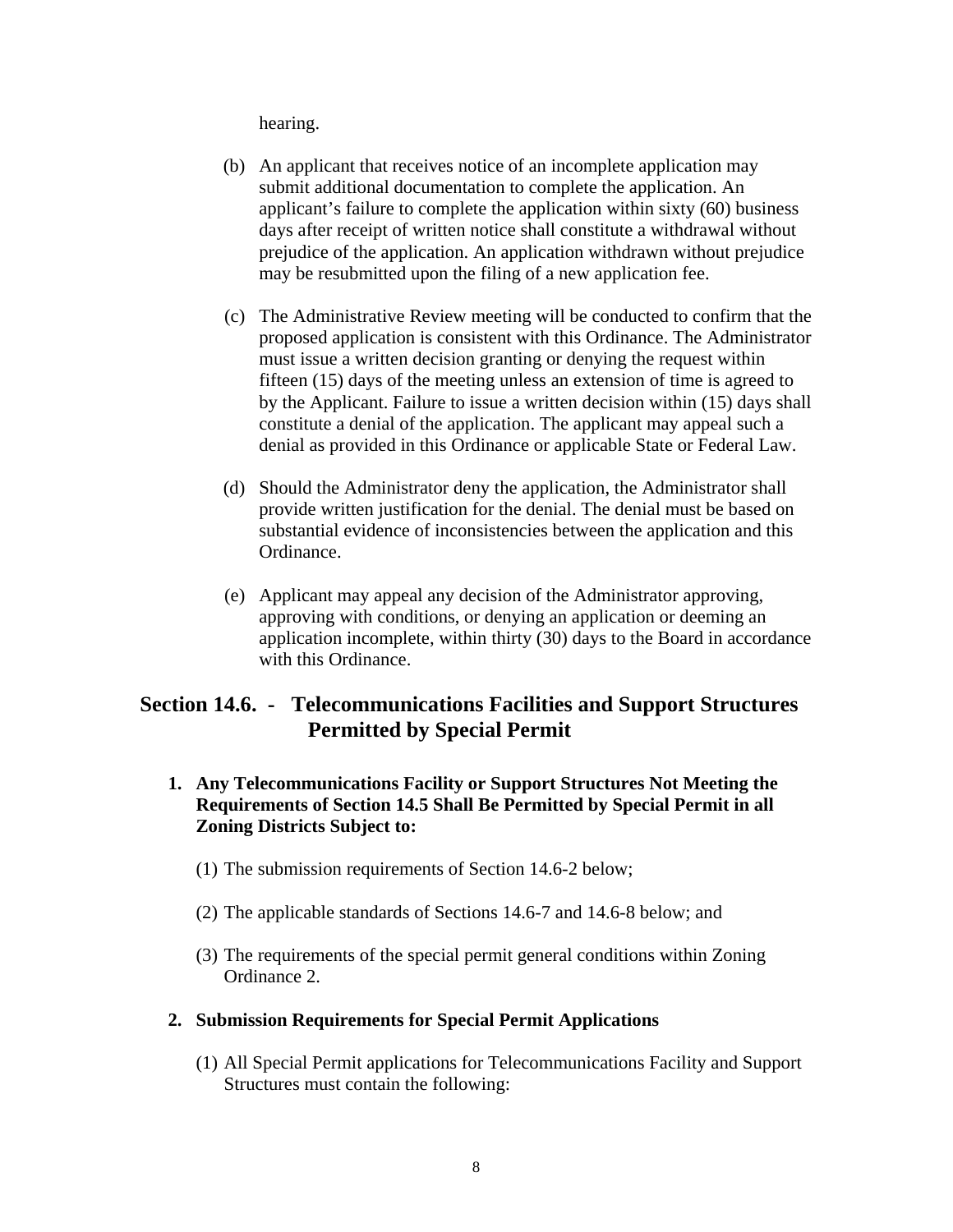- (a) Special Permit application form signed by applicant.
- (b) Copy of lease or letter of authorization from the property owner evidencing applicant's authority to pursue zoning application.
- (c) Written description and scaled drawings of the proposed Support Structure, including structure height, ground and structure design, and proposed materials.
- (d) Number and type of proposed Antennas and their height above ground level, including the proposed placement of Antennas on the Support Structure.
- (e) When locating within a residential area, a written technical and operational analysis of why a Monopole or similar structure at a height of less than one hundred (100) feet cannot be used.
- (f) Line-of-sight diagram or photo simulation, showing the proposed Support Structure set against the skyline and viewed from at least four (4) directions within the surrounding areas.
- (g) A statement justifying why Collocation is not feasible. Such statement shall include:
	- i. Such technical information and other justifications as are necessary to document the reasons why collocation is not a viable option.
	- ii. A list of all existing structures considered as alternatives to the proposed location. The applicant shall provide a written explanation why the alternatives considered were either unacceptable or infeasible due to technical, physical, or financial reasons. If an existing tower was listed among the alternatives, applicant must specifically address why the modification of such tower is not a viable option.
- (h) A statement that the proposed Support Structure will be made available for Collocation to other service providers at commercially reasonable rates.
- (i) If required of other Special Permit applications, a property owner list that includes the name, address, and tax parcel information for each parcel entitled to notification of the application.
- (j) Special Permit application fee. Applications for new Support Structures with proposed Telecommunications Facilities shall be considered as one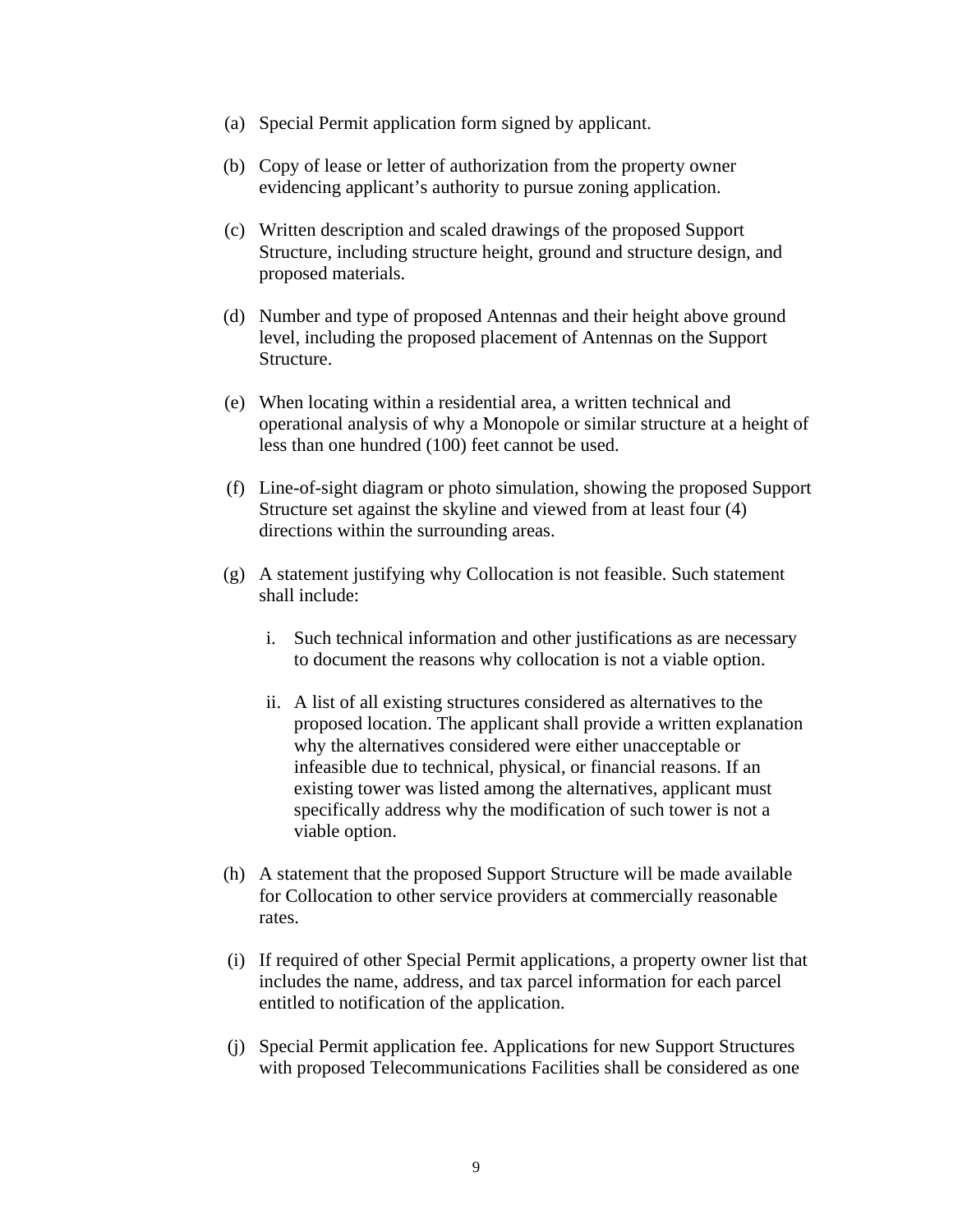application requiring only a single application fee.

#### (2) Procedure

- (a) Within ten (10) business days of the receipt of an Application for a Special Permit, the Administrator shall meet with the applicant to confirm that the application is complete or to inform the applicant in writing the specific reasons why the application is incomplete. This review meeting with staff is not a public hearing and is not subject to any public notification requirements.
- (b) If an application is deemed incomplete, an Applicant may submit additional materials to complete the application. An applicant's failure to complete the application within sixty (60) business days after receipt of written notice shall constitute a withdrawal without prejudice of the application. An application withdrawn without prejudice may be resubmitted upon the filing of a new application fee.
- (c) Once an application is deemed complete, a review meeting shall be held within ten (10) days.
- (d) A complete application for a Special Permit shall be scheduled for a hearing date at this review meeting in accordance with the requirements of this Ordinance.
- (e) The posting of the property and public notification of the application shall be accomplished in the same manner required for any Special Permit application under this Ordinance.

# **Section 14.7. - General Standards and Design Requirements**

## **1. Design**

- (1) Monopoles shall be subject to the following:
	- (a) Monopoles shall be designed to accommodate at least three (3) telecommunications providers.
	- (b) The compound area surrounding the Monopole must be of sufficient size to accommodate Accessory Equipment for at least three (3) telecommunications providers.
	- (c) Unless otherwise required by the Federal Communications Commission, the Federal Aviation Administration, or the Commission, Monopoles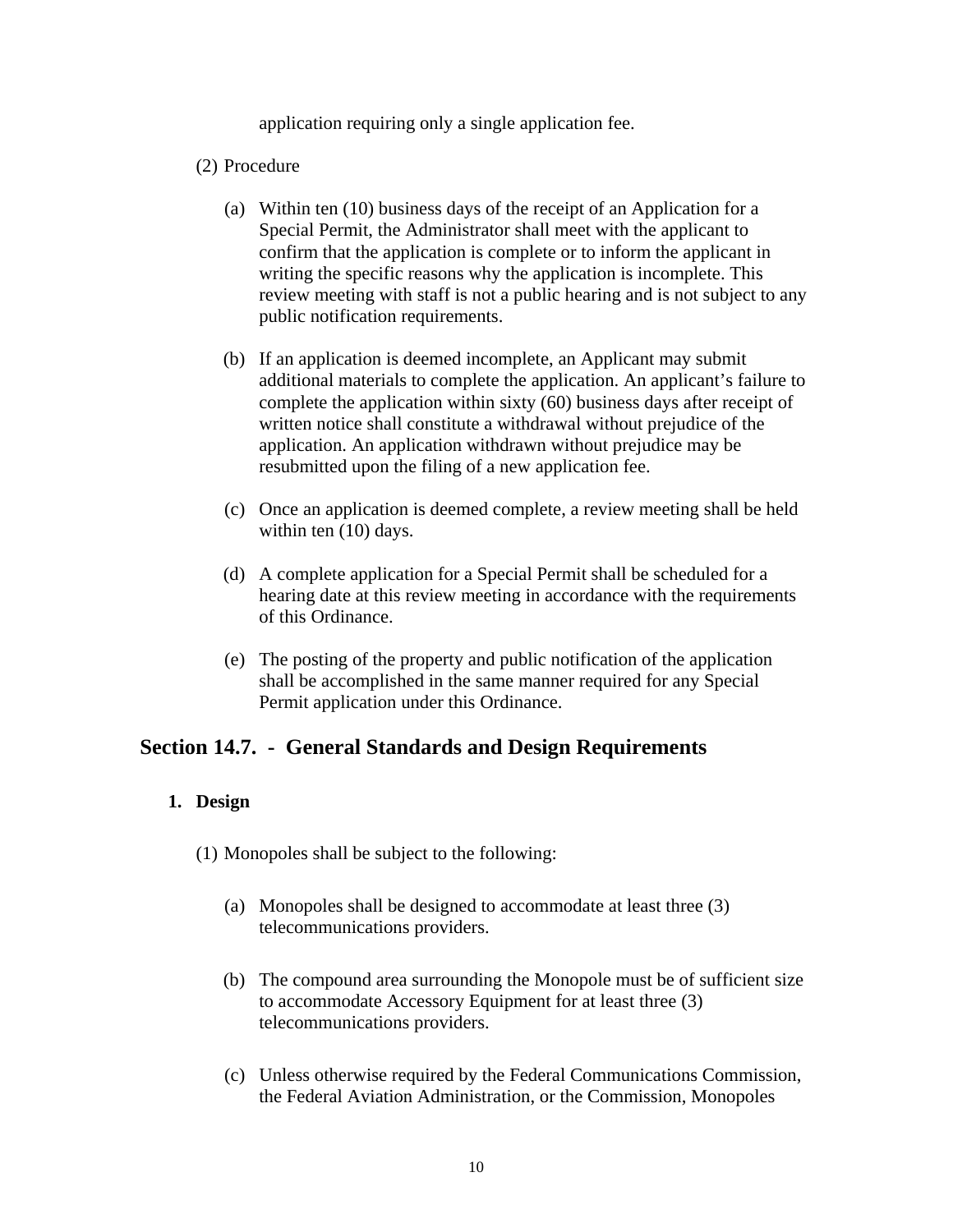shall have a galvanized silver or gray finish.

- (2) Towers shall be subject to the following:
	- (a) Towers shall be designed to accommodate at least four (4) telecommunications providers.
	- (b) A compound area surrounding the Tower must be of sufficient size to accommodate Accessory Equipment for at least four (4) telecommunications providers.
	- (c) Unless otherwise required by the Federal Communications Commission, the Federal Aviation Administration, or the Board, Towers shall have a galvanized silver or gray finish.
- (3) Stealth Telecommunications Facilities shall be designed to accommodate the Collocation of other Antennas whenever economically and technically feasible or aesthetically appropriate, as determined by the Board or Administrator.
- (4) Upon request of the Applicant, the Board or Administrator may waive the requirement that new Support Structures accommodate the collocation of other service providers if it finds that Collocation at the site is not essential to the public interest, or that the construction of a shorter support structure with fewer Antennas will promote community compatibility.

#### **2. Setbacks**

(1) Property Lines.

Unless otherwise stated herein, Monopoles and Towers shall be setback from all property lines a distance equal to their height measured from the base of the structure to its highest point. Other Support Structures shall be governed by the setbacks required by the underlying zoning district.

(2) Residential Dwellings.

Unless otherwise stated herein, Monopoles, Towers and other Support Structures shall be setback from all off-site residential dwellings a distance equal to the height of the structure. There shall be no setback requirement from dwellings located on the same parcel as the proposed structure. Existing or Replacement utility poles shall not be subject to a set back requirement.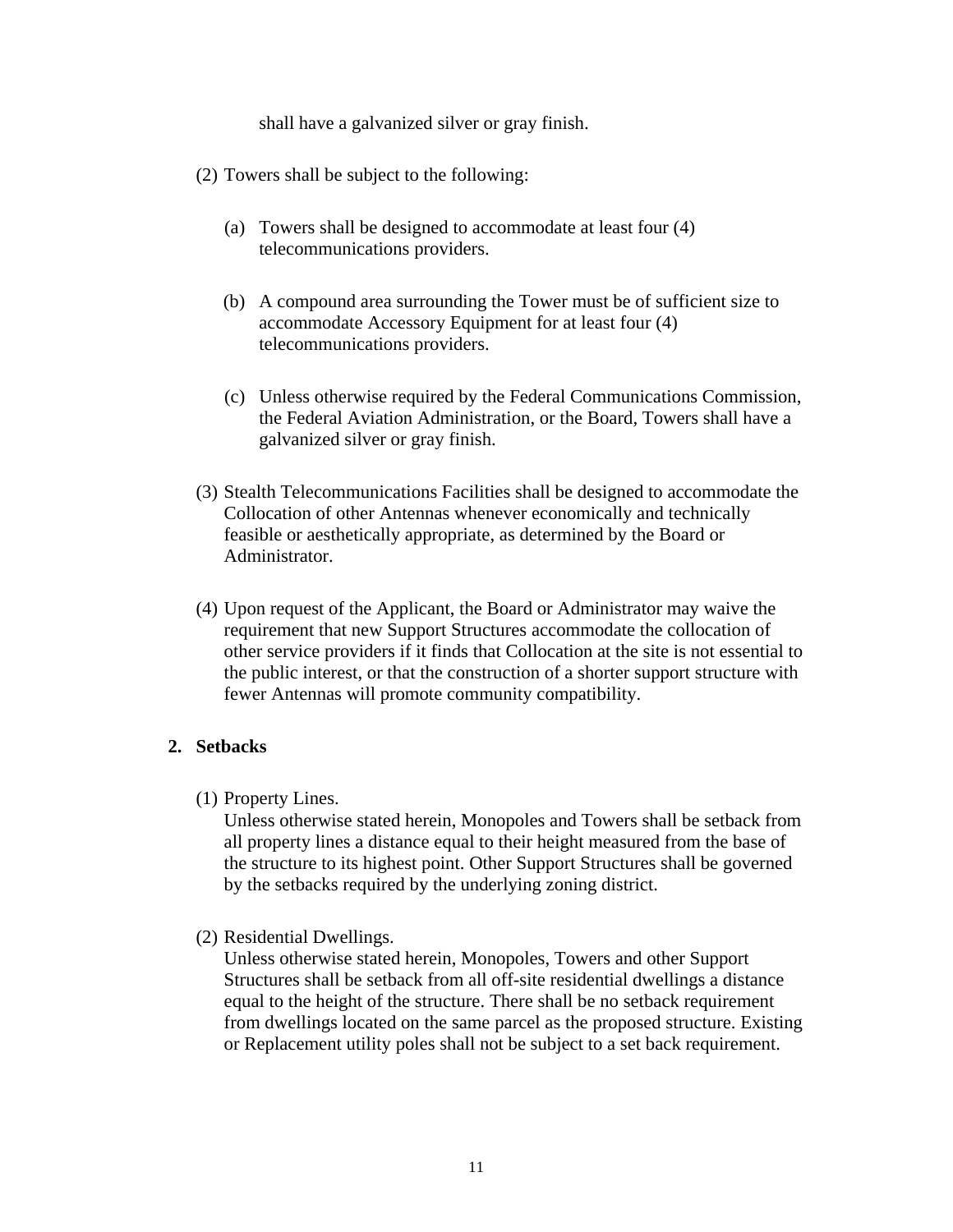- (3) Unless otherwise stated herein, all Accessory Equipment shall be setback from all property lines in accordance with the minimum setback requirements in the underlying zoning district. Accessory Equipment associated with an existing or Replacement utility pole shall not be subject to a set back requirement.
- (4) The Board or Administrator shall have the authority to reduce or waive any required setback upon the request of the applicant if the Telecommunications Facility or Support Structure will be less visible as a result of the diminished setback. The Board or Administrator must also find that the reduction or waiver of the setback is consistent with the purposes and intent of this Ordinance. The structure must still meet the underlying setback requirements of the zone.

## **3. Height**

- (1) In non-residential districts, Support Structures shall not exceed a height of one hundred ninety-nine (199) feet from the base of the structure to the top of the highest point. Any proposed Support Structure shall be designed to be the minimum height needed to meet the service objectives of the applicant.
- (2) In residential districts, Support Structures shall not exceed a height equal to one hundred fifty (150) feet from the base of the structure to the top of the highest point. Any proposed Support Structure shall be designed to be the minimum height needed to meet the service objectives of the applicant.
- (3) In all districts, the Board shall have the authority to reduce or waive the height restrictions listed in this section upon the request of the applicant and a satisfactory showing of need for a greater height. With its waiver request, the Applicant shall submit such technical information or other justifications as are necessary to document the need for the additional height to the satisfaction of the Board.

## **4. Aesthetics**

(1) Lighting and Marking.

Telecommunications Facilities or Support Structures shall not be lighted or marked unless required by the Federal Communications Commission or the Federal Aviation Administration (FAA).

(2) Signage.

Signs located at the Telecommunications Facility shall be limited to ownership and contact information, FCC antenna registration number (if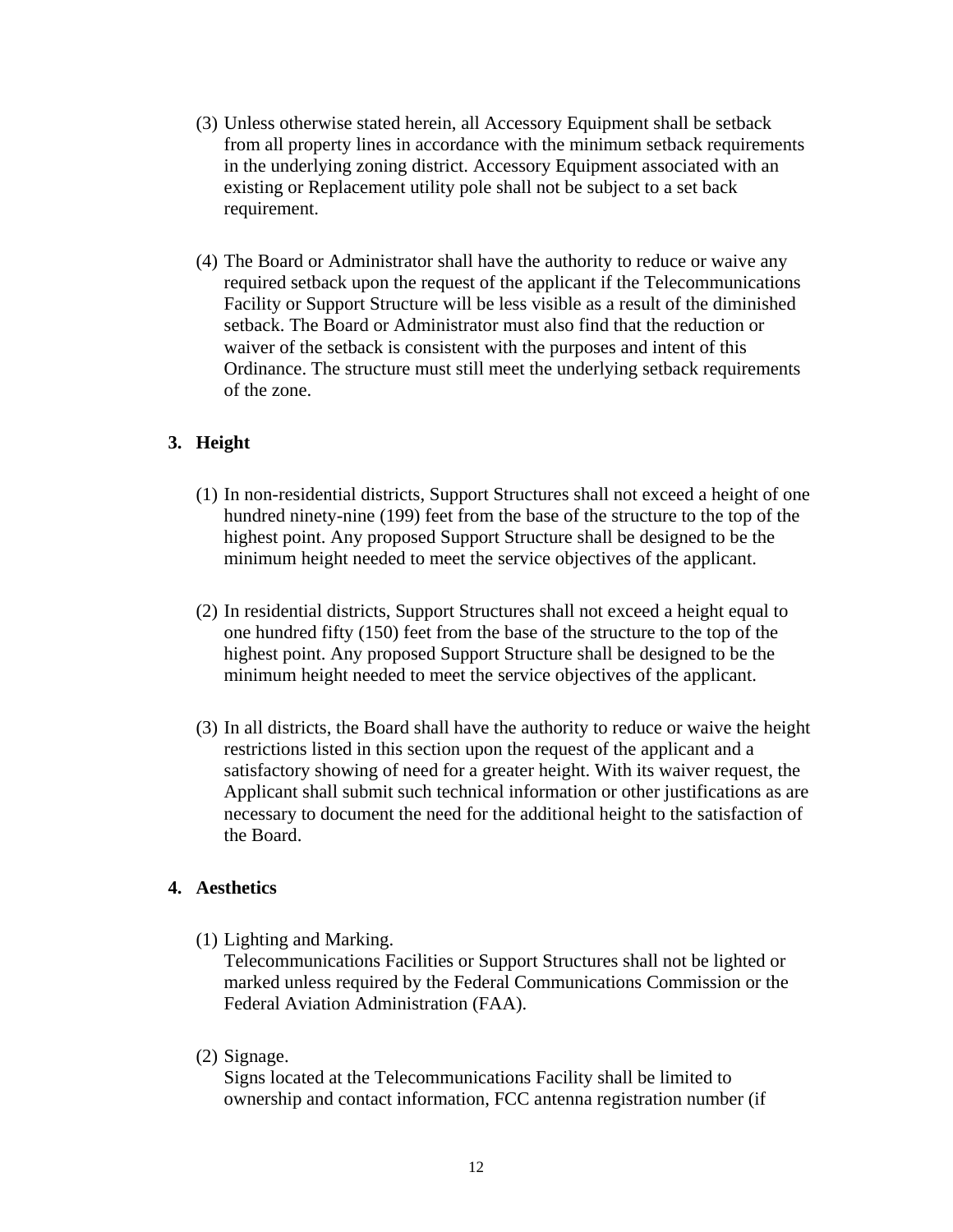required) and any other information as required by government regulation. Commercial advertising is strictly prohibited.

(3) Landscaping.

In all districts, the Board or Administrator shall have the authority to impose reasonable landscaping requirements surrounding the Accessory Equipment. Required landscaping shall be consistent with surrounding vegetation and shall be maintained by the facility owner. The Board or Administrator may choose to not require landscaping for sites that are not visible from the public right-of-way or adjacent property or in instances where in the judgment of the Board or Administrator, landscaping is not appropriate or necessary.

## **5. Accessory Equipment, including any buildings, cabinets or shelters, shall be used only to house equipment and other supplies in support of the operation of the Telecommunication Facility or Support Structure. Any equipment not used in direct support of such operation shall not be stored on the site.**

- (1) An equipment building, shelter or cabinet must not exceed five hundred sixty (560) square feet and twelve (12) feet in height, including the support structure for the equipment building.
	- (a) Exception to size restriction. A single equipment building or shelter may exceed five hundred sixty (560) square feet if it is located at ground level, is used by more than one telecommunication provider and does not exceed one thousand five hundred (1500) square feet.
	- (b) Exception to height restriction. Upon the Applicant's request, the Board or Administrator may waive the height restriction to allow for the stacking of equipment on top of each other. The Board or Administrator must find that there is a practical necessity for the stacking of the equipment and that any resulting impact on adjoining properties is minimal or may be minimized by the requiring of appropriate screening. The Board or Administrator may also waive the height restriction where a higher support structure is needed to raise the Equipment above a slope or flood plain.
- (2) If the Accessory Equipment is at ground level in a residential zone, the Board or Administrator may require that the building or shelter be faced with brick or other suitable material on all sides and that the compound area be surrounded by landscaping providing a screen of at least three (3) feet in height at installation. The Accessory Equipment must conform to the setback standards of the applicable zone. In the situation of stacked equipment buildings, additional screening/landscaping measures may be required by the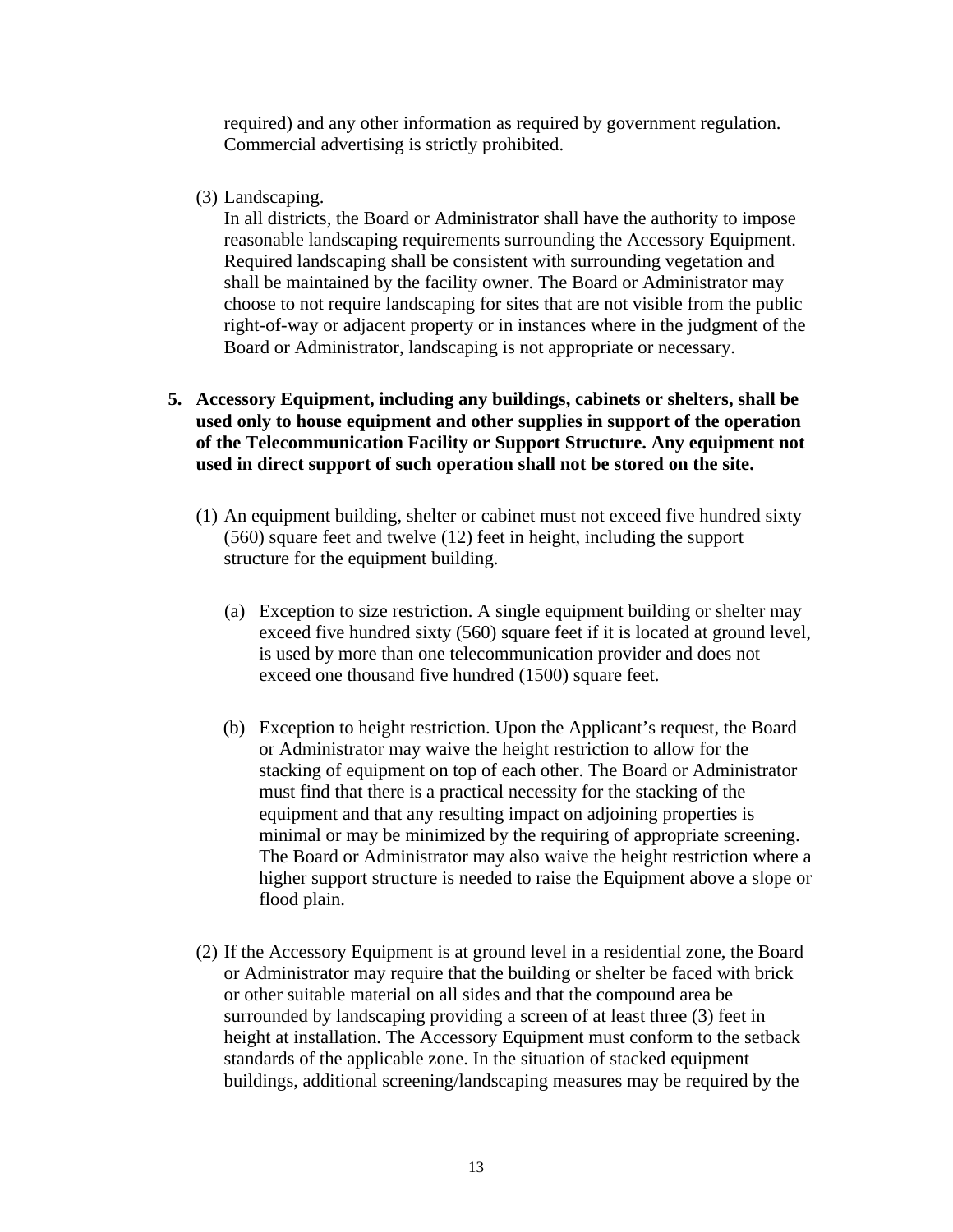Board or Administrator.

# **Section 14.8. - Miscellaneous Provisions**

## **1. Safety**

- (1) Ground-mounted Accessory Equipment and Support Structures shall be secured and enclosed with fence not less than six (6) feet in height, or as deemed appropriate by the Board or Administrator.
- (2) The Board or Administrator may waive the requirement of Subsection (1) above if it is deemed that a fence is not appropriate or needed at the proposed location.

## **2. Abandonment and Removal**

- (1) Abandonment. Any Telecommunications Facility or Support Structure that is not operated for a period of six (6) consecutive months shall be considered abandoned.
- (2) Removal. The owner of the Telecommunications Facility or Support Structure shall remove the Facility within six (6) months of its abandonment. The district authority shall ensure and enforce removal by means of its existing regulatory authority.

## **3. Multiple Uses on a Single Parcel or Lot**

Telecommunications Facilities and Support Structures may be located on a parcel containing another principal use on the same site.

# **Section 14.9. - Existing Telecommunications Facilities and Support Structures**

Telecommunications Facilities and Support Structures that were legally permitted on or before the date this Ordinance was enacted shall be considered a permitted and lawful use.

#### **1. Non-Conforming Telecommunications Facility**

- (1) Non-conforming Antennas or Accessory Equipment. Ordinary Maintenance may be performed on Non-conforming Antennas and Accessory Equipment.
- (2) Minor Modifications to non-conforming Telecommunications Facilities may be permitted upon the granting of Administrative Approval by the Administrator.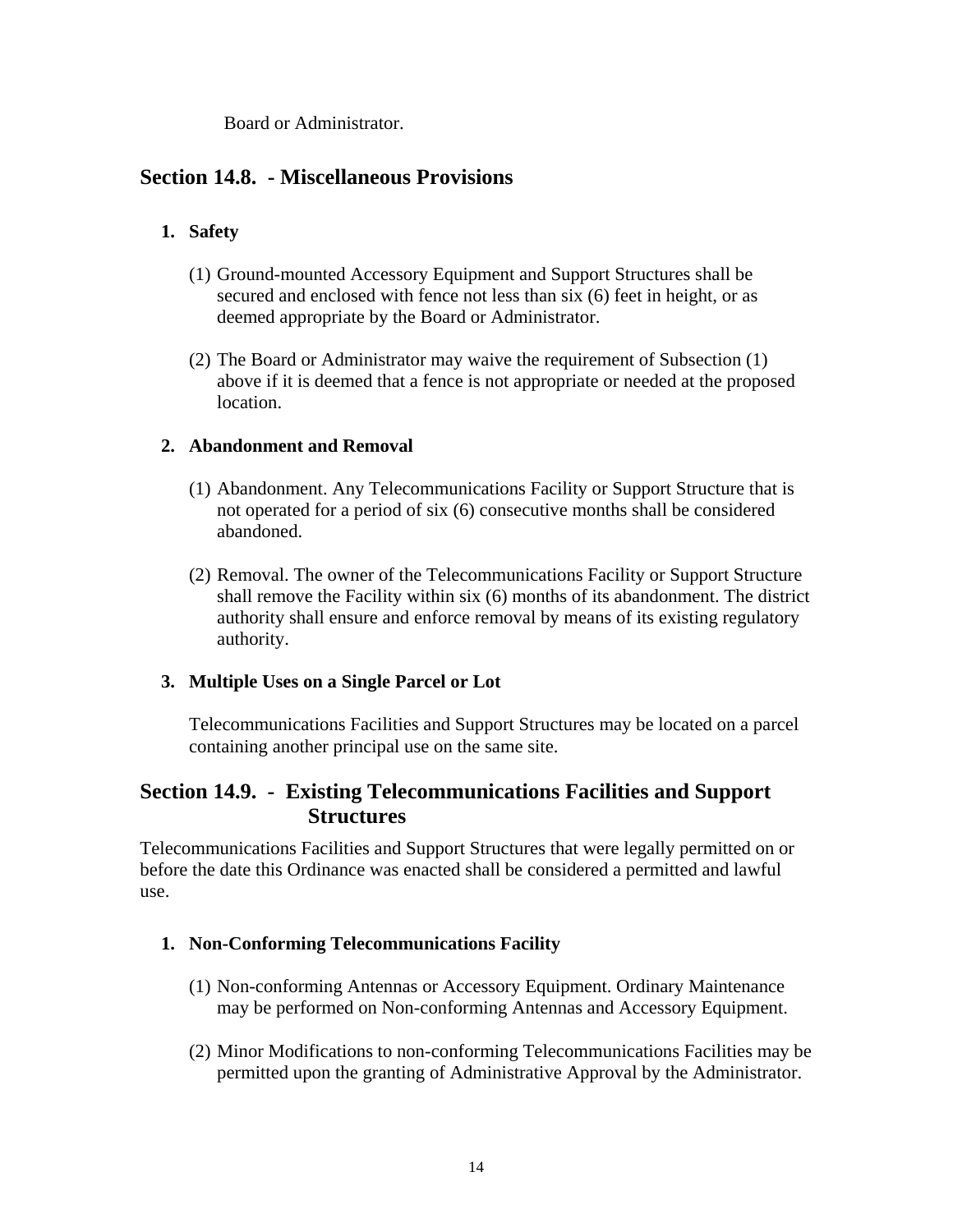(3) Major Modifications to non-conforming Telecommunications Facilities may be permitted only upon the granting of Special Permit approval by the Board.

## **2. Non-Conforming Support Structures**

- (1) Ordinary Maintenance may be performed on a Non-conforming Support Structure.
- (2) Collocation of Telecommunications Facilities on an existing non-conforming Support Structure is permitted upon the granting of Administrative Approval by the Administrator.
- (3) Minor Modifications may be made to non-conforming Support Structures to allow for Collocation of Telecommunications Facilities. Such Minor Modifications shall be permitted by Administrative Approval granted by the Administrator.
- (4) Major Modifications may be made to non-conforming Support Structures only upon the granting of Special Permit approval by the Board.

# **Section 14.10. - Fees**

Fees for all permits required herein, and fees required for filing of appeals, and fees for application for amendments to this Ordinance shall be established by the Summerset City Commission as listed per the current fee schedule on file at the Summerset Finance Office.

# **Section 14.11. - Penalties**

It shall be unlawful to erect, construct, reconstruct, alter, maintain, or use any building or structure, or to use any land in violation of any regulation in this ordinance. Any person, firm, association, or corporation who violates, disobeys, omits, neglects, or refuses to comply with, or resists, the enforcement of any of the provisions of this Ordinance shall upon conviction thereof, be subject to a fine of one hundred (\$100) dollars together with the cost of action; every day of violation shall constitute a separate offense. Fine shall not exceed one quarter of the assessed value of the property. Compliance therewith may also be enforced by an injunction order at the suit of the petitioner or the owner or owners of real estate within the district affected by the regulation of this Ordinance. Any noncompliance will stop construction, placement, or erection until corrected. All ordinances not covered specifically by Summerset ordinances must meet State Specifications or uniform building codes, whichever is more stringent.

# **Section 14.12. - Validity**